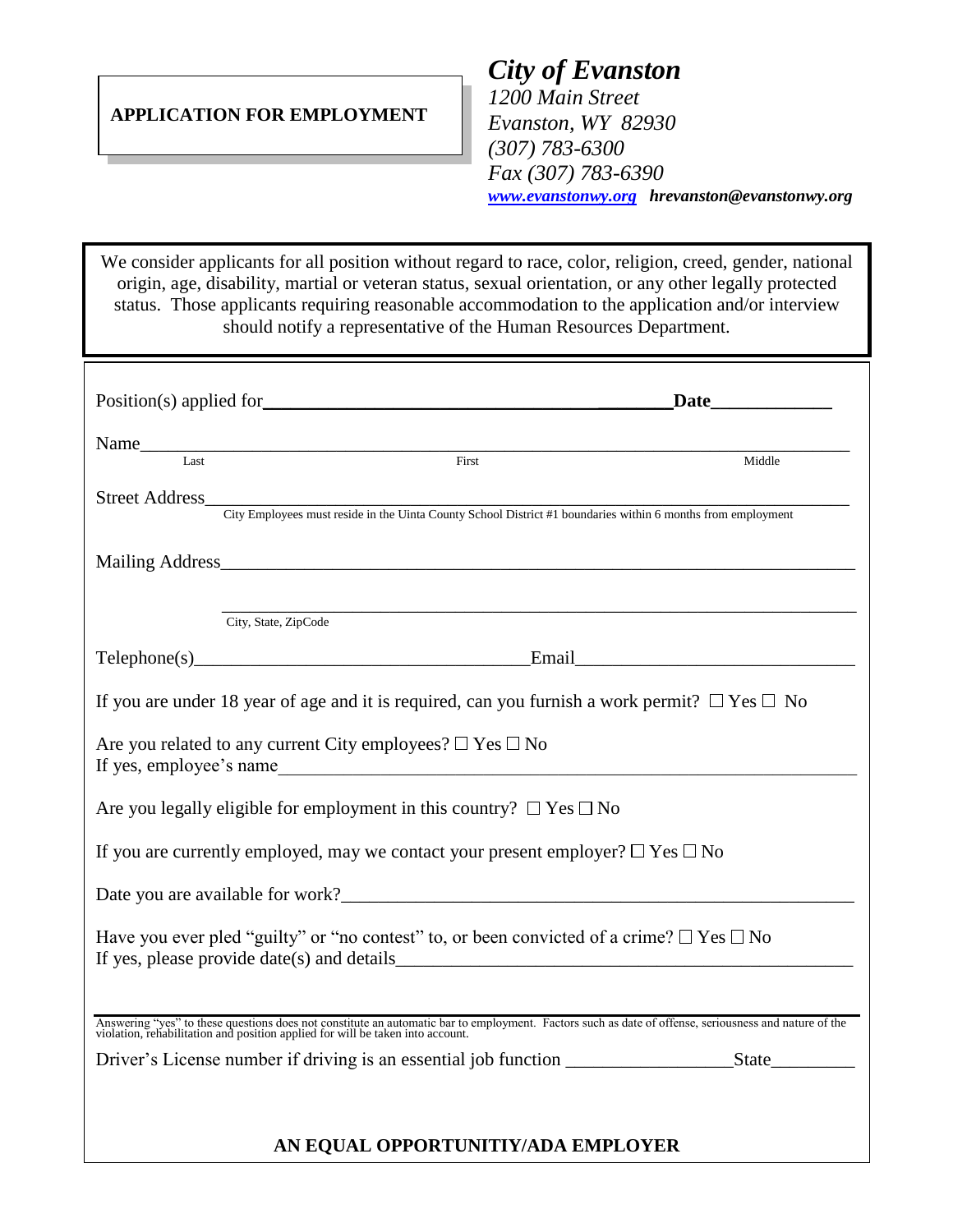## **Education**

|                              |                          | Years     | Degree/Diploma |
|------------------------------|--------------------------|-----------|----------------|
|                              | Name & Address of School | Completed | Received       |
| <b>High School</b>           |                          |           |                |
|                              |                          |           |                |
| <b>College/University</b>    |                          |           |                |
|                              |                          |           |                |
| <b>Graduate/Professional</b> |                          |           |                |
|                              |                          |           |                |
| <b>Other (Specify)</b>       |                          |           |                |
|                              |                          |           |                |

**Experience**

| <b>From</b><br>Тo               | <b>Employer</b><br><b>Telephone</b>        |  |
|---------------------------------|--------------------------------------------|--|
|                                 |                                            |  |
|                                 |                                            |  |
|                                 |                                            |  |
| <b>Job Title</b>                | <b>Address</b>                             |  |
|                                 |                                            |  |
|                                 |                                            |  |
|                                 |                                            |  |
| <b>Contact Person</b>           | Summarize the nature of the work performed |  |
|                                 |                                            |  |
|                                 |                                            |  |
| May we Contact for a Reference? |                                            |  |
|                                 |                                            |  |
|                                 |                                            |  |
|                                 |                                            |  |
| <b>Reason for leaving?</b>      | <b>Hourly Rate/Salary</b>                  |  |
|                                 |                                            |  |
|                                 | Start \$<br>Final \$<br>per_               |  |
|                                 |                                            |  |

| <b>From</b><br>Tо               | <b>Employer</b>                               | <b>Telephone</b> |
|---------------------------------|-----------------------------------------------|------------------|
|                                 |                                               |                  |
|                                 |                                               |                  |
|                                 |                                               |                  |
|                                 |                                               |                  |
| <b>Job Title</b>                | <b>Address</b>                                |                  |
|                                 |                                               |                  |
|                                 |                                               |                  |
|                                 |                                               |                  |
| <b>Contact Person</b>           | Summarize the nature of the work performed    |                  |
|                                 |                                               |                  |
|                                 |                                               |                  |
|                                 |                                               |                  |
| May we Contact for a Reference? |                                               |                  |
|                                 |                                               |                  |
|                                 |                                               |                  |
|                                 |                                               |                  |
|                                 |                                               |                  |
| <b>Reason for leaving?</b>      | <b>Hourly Rate/Salary</b>                     |                  |
|                                 |                                               |                  |
|                                 | Start \$<br>Final \$<br>$per$ $\qquad \qquad$ | per              |
|                                 |                                               |                  |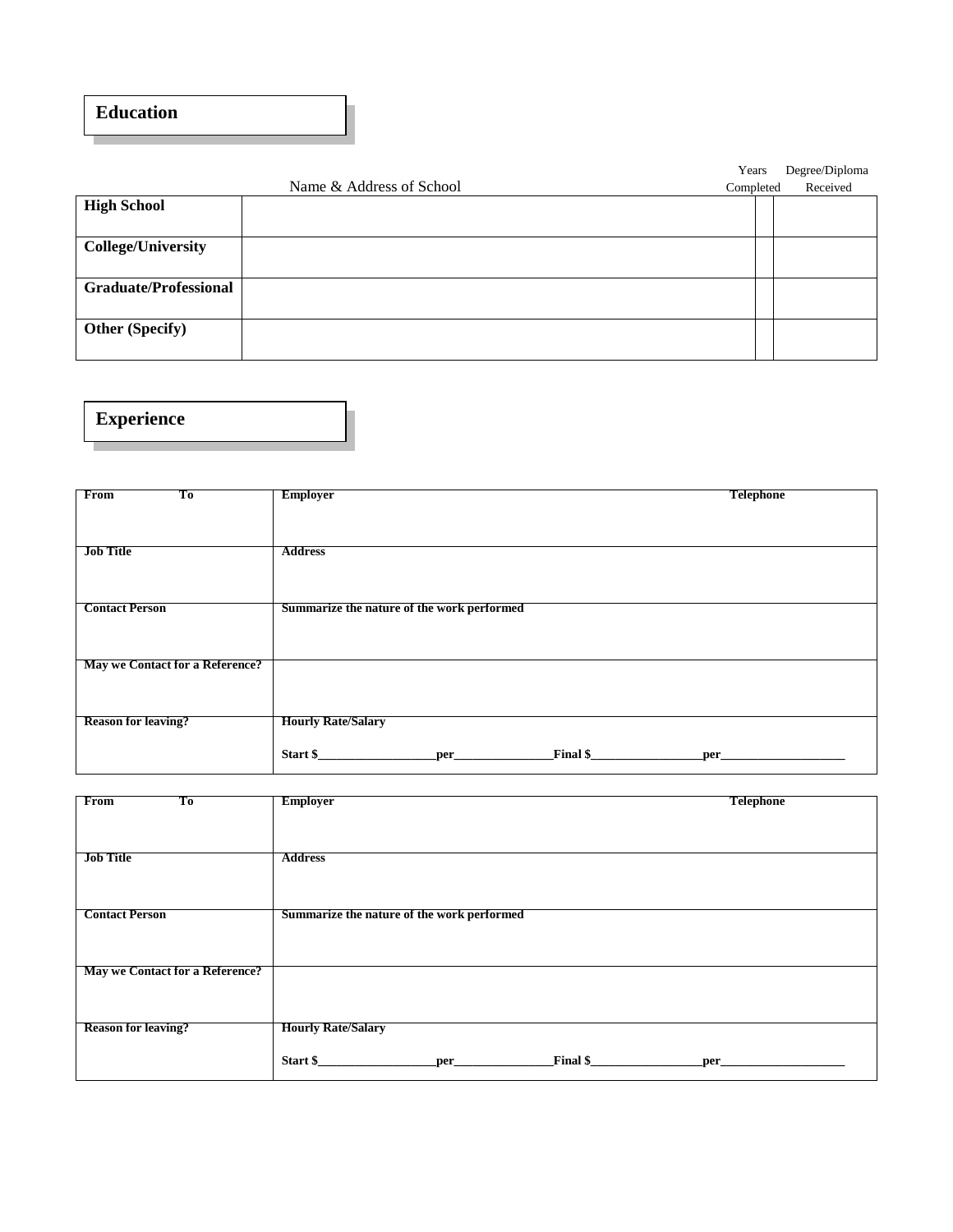| Тo<br>From                      | <b>Employer</b>                            | <b>Telephone</b> |
|---------------------------------|--------------------------------------------|------------------|
|                                 |                                            |                  |
|                                 |                                            |                  |
|                                 |                                            |                  |
|                                 |                                            |                  |
| <b>Job Title</b>                | <b>Address</b>                             |                  |
|                                 |                                            |                  |
|                                 |                                            |                  |
|                                 |                                            |                  |
|                                 |                                            |                  |
| <b>Contact Person</b>           | Summarize the nature of the work performed |                  |
|                                 |                                            |                  |
|                                 |                                            |                  |
|                                 |                                            |                  |
|                                 |                                            |                  |
|                                 |                                            |                  |
| May we Contact for a Reference? |                                            |                  |
|                                 |                                            |                  |
|                                 |                                            |                  |
|                                 |                                            |                  |
|                                 |                                            |                  |
| <b>Reason for leaving?</b>      | <b>Hourly Rate/Salary</b>                  |                  |
|                                 |                                            |                  |
|                                 |                                            |                  |
|                                 | Final \$<br>Start \$<br>per_               | per              |
|                                 |                                            |                  |

| From<br>Тo                      |                                            | <b>Telephone</b> |
|---------------------------------|--------------------------------------------|------------------|
|                                 | <b>Employer</b>                            |                  |
|                                 |                                            |                  |
|                                 |                                            |                  |
| <b>Job Title</b>                | <b>Address</b>                             |                  |
|                                 |                                            |                  |
|                                 |                                            |                  |
| <b>Contact Person</b>           | Summarize the nature of the work performed |                  |
|                                 |                                            |                  |
|                                 |                                            |                  |
|                                 |                                            |                  |
| May we Contact for a Reference? |                                            |                  |
|                                 |                                            |                  |
|                                 |                                            |                  |
| <b>Reason for leaving?</b>      | <b>Hourly Rate/Salary</b>                  |                  |
|                                 |                                            |                  |
|                                 | Final $\frac{1}{2}$<br>Start \$<br>per     | per_             |
|                                 |                                            |                  |

**Other Skills and Abilities**

Typing speed \_\_\_\_\_\_words per minutes Do you have a CDL license?  $\Box$  Yes  $\Box$  No

Proficient in:

Identify software programs you are **List heavy equipment you have operated:** 

Other Skills: Other equipment:

\_\_\_\_\_\_\_\_\_\_\_\_\_\_\_\_\_\_\_\_\_\_\_\_\_\_\_\_\_\_\_\_\_\_\_\_ \_\_\_\_\_\_\_\_\_\_\_\_\_\_\_\_\_\_\_\_\_\_\_\_\_\_\_\_\_\_\_\_\_\_\_\_\_\_\_\_\_\_\_ \_\_\_\_\_\_\_\_\_\_\_\_\_\_\_\_\_\_\_\_\_\_\_\_\_\_\_\_\_\_\_\_\_\_\_\_ \_\_\_\_\_\_\_\_\_\_\_\_\_\_\_\_\_\_\_\_\_\_\_\_\_\_\_\_\_\_\_\_\_\_\_\_\_\_\_\_\_\_\_

\_\_\_\_\_\_\_\_\_\_\_\_\_\_\_\_\_\_\_\_\_\_\_\_\_\_\_\_\_\_\_\_\_\_\_\_ \_\_\_\_\_\_\_\_\_\_\_\_\_\_\_\_\_\_\_\_\_\_\_\_\_\_\_\_\_\_\_\_\_\_\_\_\_\_\_\_\_\_\_

\_\_\_\_\_\_\_\_\_\_\_\_\_\_\_\_\_\_\_\_\_\_\_\_\_\_\_\_\_\_\_\_\_\_\_\_ \_\_\_\_\_\_\_\_\_\_\_\_\_\_\_\_\_\_\_\_\_\_\_\_\_\_\_\_\_\_\_\_\_\_\_\_\_\_\_\_\_\_\_